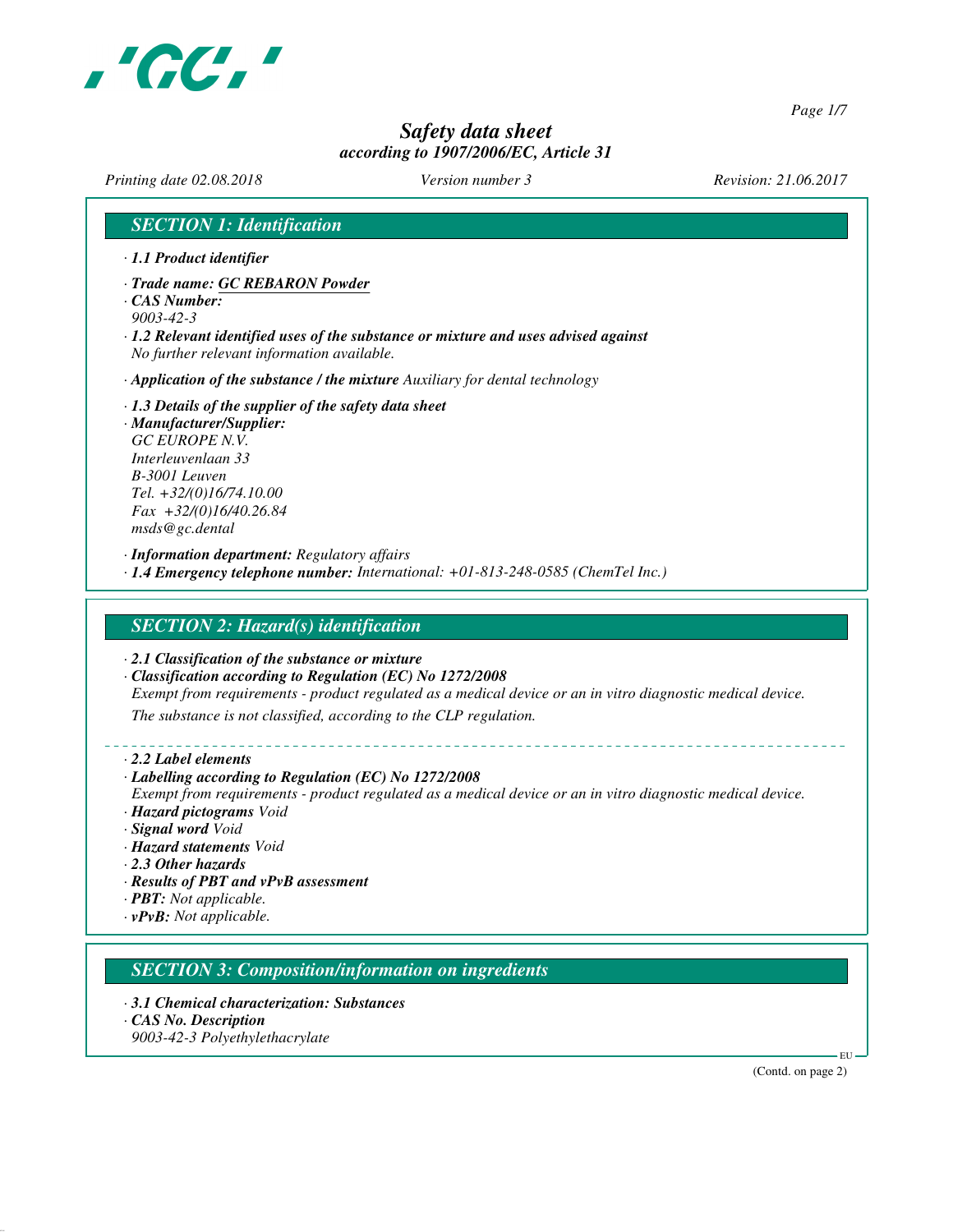*Printing date 02.08.2018 Version number 3 Revision: 21.06.2017*

*Trade name: GC REBARON Powder*

(Contd. of page 1)

#### *SECTION 4: First-aid measures*

*· 4.1 Description of first aid measures*

*· General information:*

*No special measures required.*

*If symptoms persist consult doctor.*

*· After inhalation: Take affected persons into fresh air and keep quiet.*

- *· After skin contact: Immediately rinse with water.*
- *· After eye contact:*

*Rinse opened eye for several minutes under running water. If symptoms persist, consult a doctor. · After swallowing:*

*Rinse out mouth and then drink plenty of water.*

*If symptoms persist consult doctor.*

*· 4.2 Most important symptoms and effects, both acute and delayed No further relevant information available.*

*· 4.3 Indication of any immediate medical attention and special treatment needed*

*No further relevant information available.*

#### *SECTION 5: Fire-fighting measures*

- *· 5.1 Extinguishing media*
- *· Suitable extinguishing agents:*

*CO2, extinguishing powder or water spray. Fight larger fires with water spray or alcohol resistant foam. Use fire fighting measures that suit the environment.*

- *· For safety reasons unsuitable extinguishing agents: Water with full jet*
- *· 5.2 Special hazards arising from the substance or mixture*

*Formation of toxic gases is possible during heating or in case of fire.*

- *· 5.3 Advice for firefighters*
- *· Protective equipment: Wear self-contained respiratory protective device.*
- *· Additional information*

*Dispose of fire debris and contaminated fire fighting water in accordance with official regulations.*

#### *SECTION 6: Accidental release measures*

*· 6.1 Personal precautions, protective equipment and emergency procedures Remove persons from danger area.*

*· 6.2 Environmental precautions:*

*Do not allow product to reach sewage system or any water course.*

*Inform respective authorities in case of seepage into water course or sewage system.*

*Do not allow to penetrate the ground/soil.*

*In case of seepage into the ground inform responsible authorities.*

*· 6.3 Methods and material for containment and cleaning up:*

- *Pick up mechanically. Dispose of the collected material according to regulations.*
- *· 6.4 Reference to other sections See Section 7 for information on safe handling. See Section 8 for information on personal protection equipment. See Section 13 for disposal information.*

(Contd. on page 3)

EU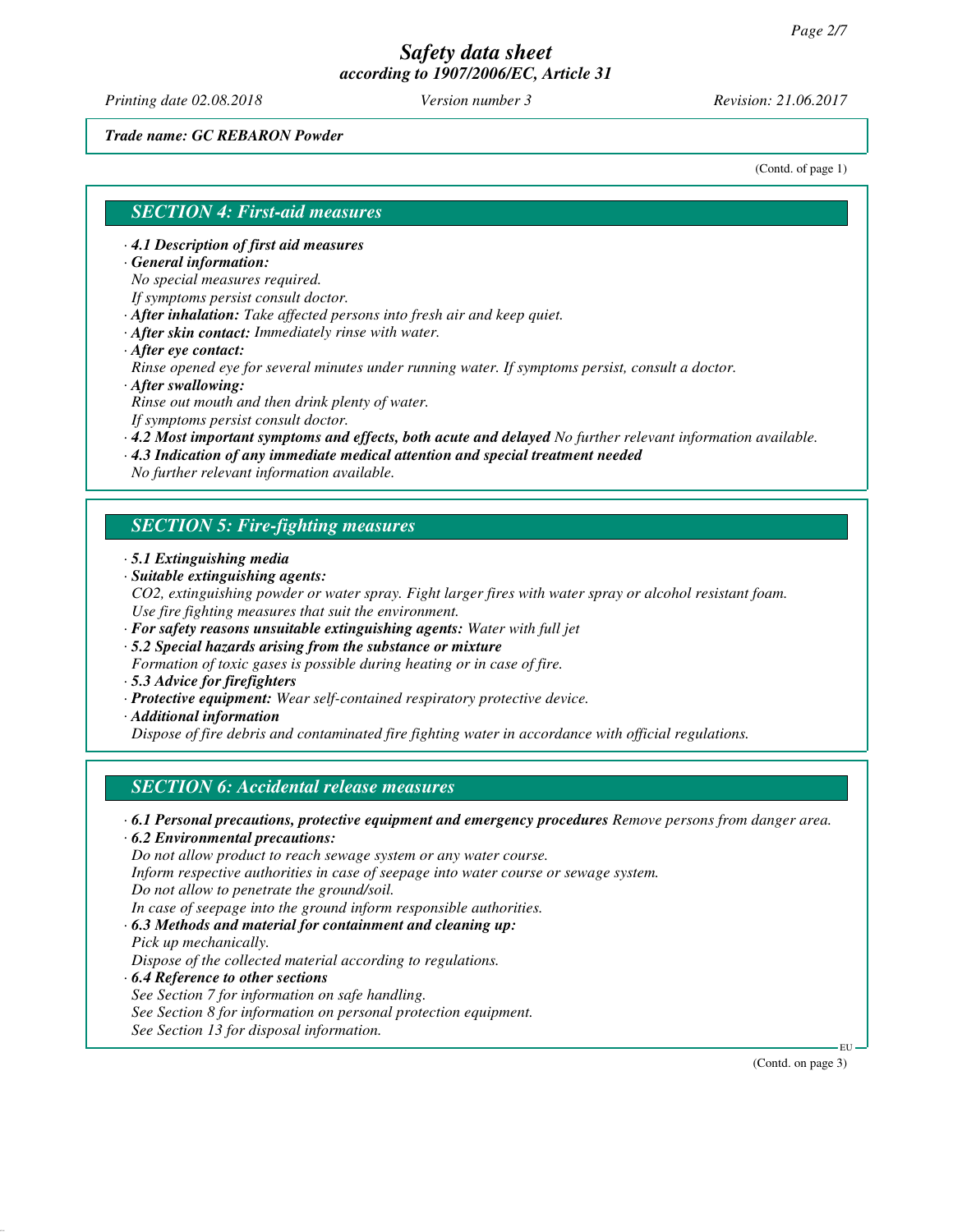*Printing date 02.08.2018 Version number 3 Revision: 21.06.2017*

#### *Trade name: GC REBARON Powder*

(Contd. of page 2)

# *SECTION 7: Handling and storage*

*· 7.1 Precautions for safe handling Prevent formation of dust. Any deposit of dust which cannot be avoided must be regularly removed.*

*· Information about protection against explosions and fires: Dust can combine with air to form an explosive mixture.*

*· 7.2 Conditions for safe storage, including any incompatibilities*

*· Storage:*

*· Requirements to be met by storerooms and receptacles: Store only in unopened original receptacles.*

*· Information about storage in one common storage facility: Store away from foodstuffs.*

*· Further information about storage conditions: None.*

*· 7.3 Specific end use(s) No further relevant information available.*

#### *SECTION 8: Exposure controls/personal protection*

*· Additional information about design of technical systems: No further data; see item 7.*

*· 8.1 Control parameters*

*· Components with limit values that require monitoring at the workplace: Not required.*

*· Additional information: The lists that were valid during the creation were used as basis.*

*· 8.2 Exposure controls*

*· Personal protective equipment:*

*· General protective and hygienic measures:*

*The usual precautionary measures for handling chemicals should be followed.*

*Do not inhale dust / smoke / mist.*

*Wash hands before breaks and at the end of work.*

*· Breathing equipment: Suitable respiratory protective device recommended.*

*· Protection of hands: Protective gloves*

*· Material of gloves*

*The selection of the suitable gloves does not only depend on the material, but also on further marks of quality and varies from manufacturer to manufacturer.*

*The selection of the suitable gloves does not only depend on the material, but also on further marks of quality and varies from manufacturer to manufacturer. As the product is a preparation of several substances, the resistance of the glove material can not be calculated in advance and has therefore to be checked prior to the application.*

*· Penetration time of glove material*

*The exact break through time has to be found out by the manufacturer of the protective gloves and has to be observed.*

*· Eye protection: Safety glasses*

# *SECTION 9: Physical and chemical properties · 9.1 Information on basic physical and chemical properties*

*· General Information · Appearance:*

| Form:             | Solid                         |
|-------------------|-------------------------------|
| Color:            | Pink                          |
| $\cdot$ Odor:     | <i><u><b>Odorless</b></u></i> |
| ⋅ Odor threshold: | Not determined.               |

(Contd. on page 4)

EU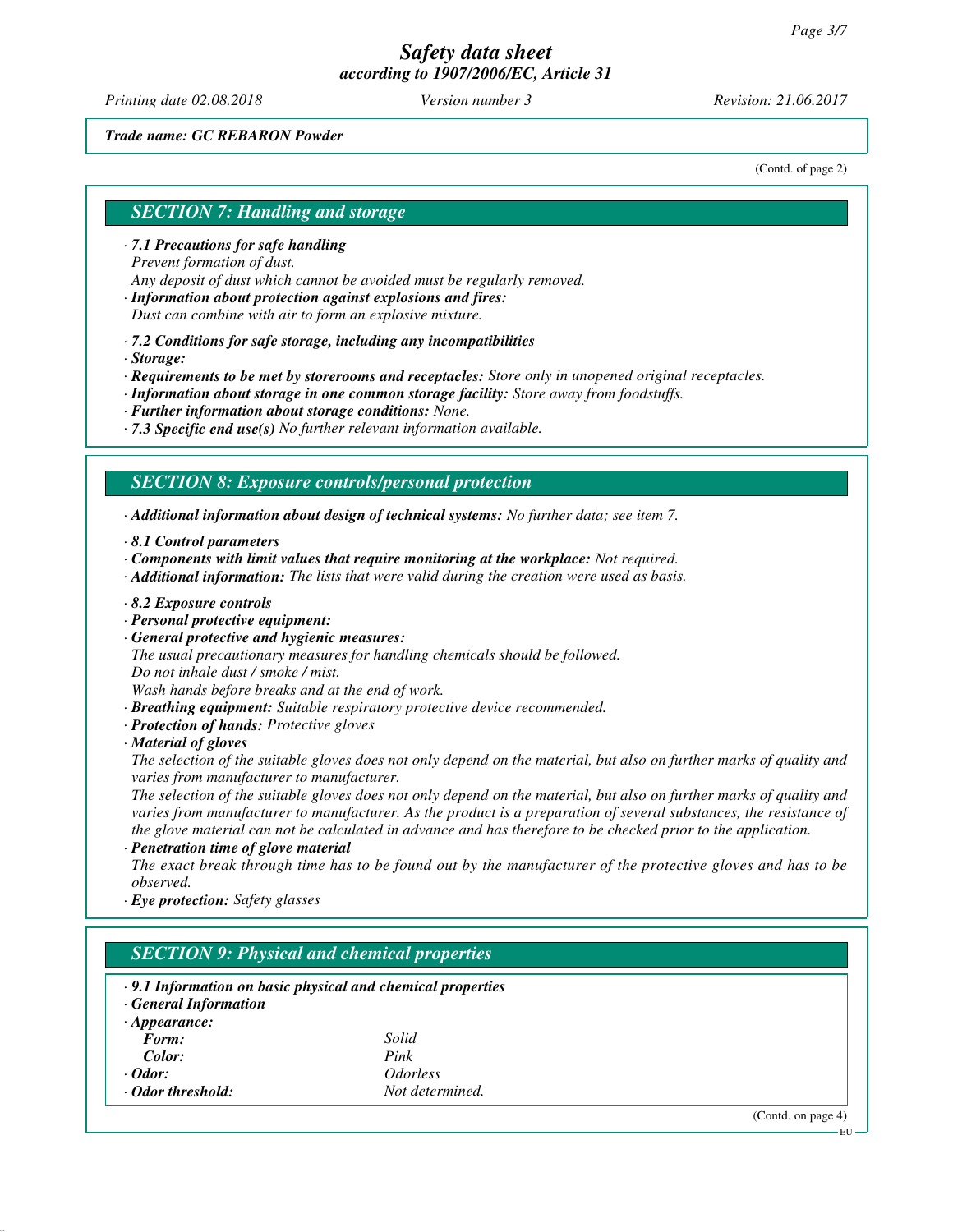*Printing date 02.08.2018 Version number 3 Revision: 21.06.2017*

*Trade name: GC REBARON Powder*

|                                                            |                                               | (Contd. of page 3) |
|------------------------------------------------------------|-----------------------------------------------|--------------------|
| $\cdot$ pH-value:                                          | Not applicable.                               |                    |
| Change in condition                                        |                                               |                    |
| <b>Melting point/Melting range:</b>                        | Undetermined.                                 |                    |
| <b>Boiling point/Boiling range:</b>                        | Undetermined.                                 |                    |
| · Flash point:                                             | Not applicable.                               |                    |
| · Flammability (solid, gaseous):                           | Product is not flammable.                     |                    |
| · Ignition temperature:                                    | Undetermined.                                 |                    |
| · Decomposition temperature:                               | Not determined.                               |                    |
| · Auto igniting:                                           | Not determined.                               |                    |
| · Danger of explosion:                                     | Product does not present an explosion hazard. |                    |
| · Explosion limits:                                        |                                               |                    |
| Lower:                                                     | Not determined.                               |                    |
| <b>Upper:</b>                                              | Not determined.                               |                    |
| $\cdot$ Vapor pressure:                                    | Not applicable.                               |                    |
| $\cdot$ Density:                                           | Not determined.                               |                    |
| $\cdot$ Relative density                                   | Not determined.                               |                    |
| · Vapor density                                            | Not applicable.                               |                    |
| $\cdot$ Evaporation rate                                   | Not applicable.                               |                    |
| · Solubility in / Miscibility with                         |                                               |                    |
| Water:                                                     | Insoluble.                                    |                    |
| · Partition coefficient (n-octanol/water): Not determined. |                                               |                    |
| · Viscosity:                                               |                                               |                    |
| Dynamic:                                                   | Not applicable.                               |                    |
| Kinematic:                                                 | Not applicable.                               |                    |
| .9.2 Other information                                     | No further relevant information available.    |                    |

# *SECTION 10: Stability and reactivity*

*· 10.1 Reactivity No further relevant information available.*

*· 10.2 Chemical stability*

- *· Thermal decomposition / conditions to be avoided: No decomposition if used according to specifications.*
- *· 10.3 Possibility of hazardous reactions No dangerous reactions known.*
- *· 10.4 Conditions to avoid No further relevant information available.*
- *· 10.5 Incompatible materials: No further relevant information available.*
- *· 10.6 Hazardous decomposition products: No dangerous decomposition products known.*

# *SECTION 11: Toxicological information*

- *· 11.1 Information on toxicological effects*
- *· Acute toxicity: Based on available data, the classification criteria are not met.*
- *· LD/LC50 values that are relevant for classification: No further relevant information available.*
- *· Primary irritant effect:*
- *· on the skin: Based on available data, the classification criteria are not met.*

(Contd. on page 5) EU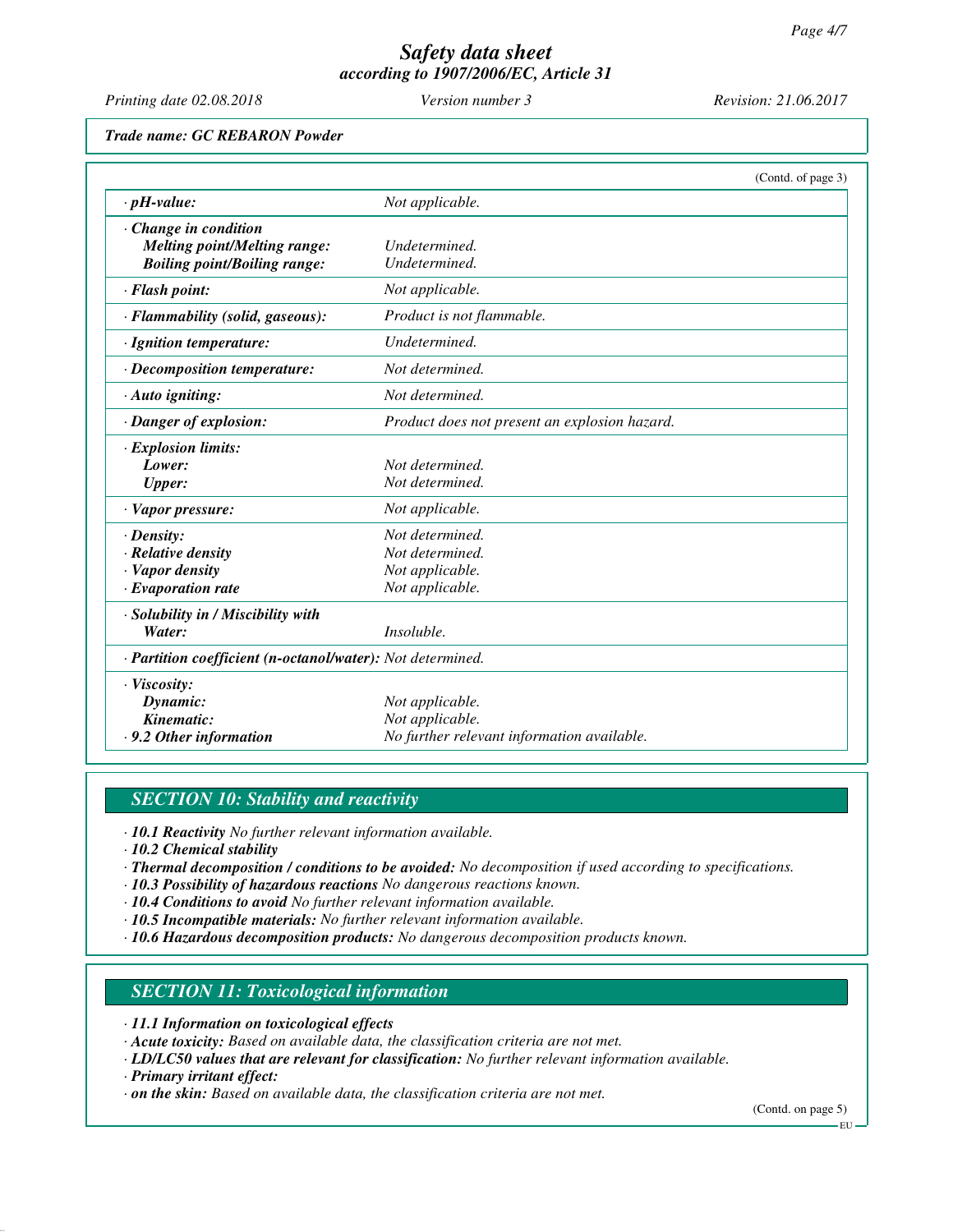*Printing date 02.08.2018 Version number 3 Revision: 21.06.2017*

(Contd. of page 4)

*Trade name: GC REBARON Powder*

- *· on the eye: Based on available data, the classification criteria are not met.*
- *· Sensitization: Based on available data, the classification criteria are not met.*

*· Additional toxicological information:*

*· OSHA-Ca (Occupational Safety & Health Administration)*

*Substance is not listed.*

*· Repeated dose toxicity No further relevant information available.*

- *· CMR effects (carcinogenity, mutagenicity and toxicity for reproduction) No further relevant information available.*
- *· Germ cell mutagenicity Based on available data, the classification criteria are not met.*
- *· Carcinogenicity Based on available data, the classification criteria are not met.*
- *· Reproductive toxicity Based on available data, the classification criteria are not met.*
- *· STOT-single exposure Based on available data, the classification criteria are not met.*
- *· STOT-repeated exposure Based on available data, the classification criteria are not met.*
- *· Aspiration hazard Based on available data, the classification criteria are not met.*

#### *SECTION 12: Ecological information*

*· 12.1 Toxicity*

- *· Aquatic toxicity: No further relevant information available.*
- *· 12.2 Persistence and degradability No further relevant information available.*
- *· 12.3 Bioaccumulative potential No further relevant information available.*
- *· 12.4 Mobility in soil No further relevant information available.*
- *· Additional ecological information:*

*· General notes:*

*Water hazard class 3 (Self-assessment): extremely hazardous for water*

*Do not allow product to reach ground water, water course or sewage system, even in small quantities. Danger to drinking water if even extremely small quantities leak into the ground.*

*· 12.5 Results of PBT and vPvB assessment*

- *· PBT: Not applicable.*
- *· vPvB: Not applicable.*
- *· 12.6 Other adverse effects No further relevant information available.*

#### *SECTION 13: Disposal considerations*

#### *· 13.1 Waste treatment methods*

| $\cdot$ European waste catalogue |                                                                                            |  |
|----------------------------------|--------------------------------------------------------------------------------------------|--|
|                                  | 18 00 00   WASTES FROM HUMAN OR ANIMAL HEALTH CARE AND/OR RELATED RESEARCH (except         |  |
|                                  | $\vert$ kitchen and restaurant wastes not arising from immediate health care)              |  |
|                                  | 18 01 00   wastes from natal care, diagnosis, treatment or prevention of disease in humans |  |
|                                  | 18 01 07 chemicals other than those mentioned in 18 01 06                                  |  |

*· Uncleaned packagings:*

*· Recommendation: Disposal must be made according to official regulations.*

(Contd. on page 6)

EU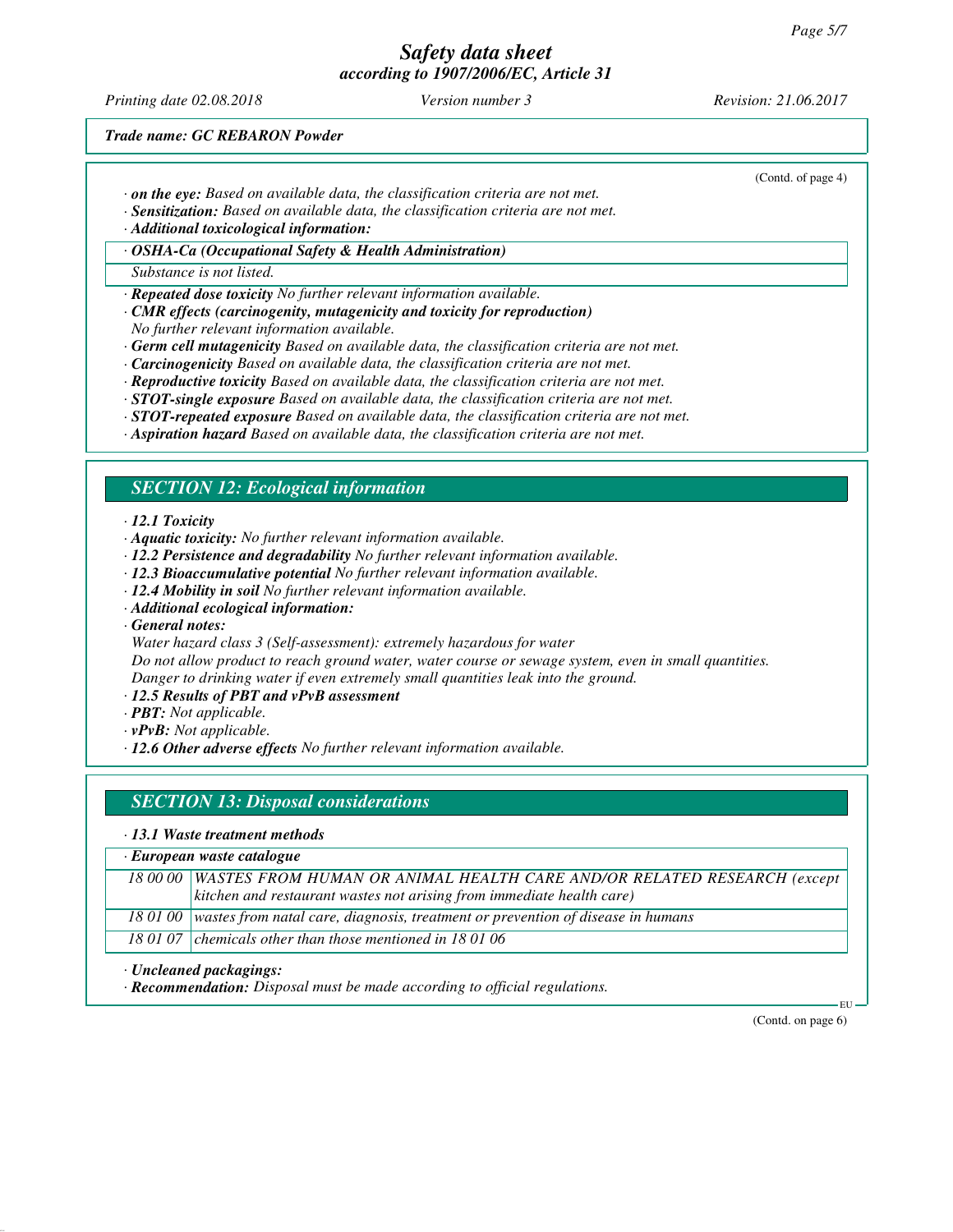*Printing date 02.08.2018 Version number 3 Revision: 21.06.2017*

*Trade name: GC REBARON Powder*

(Contd. of page 5)

| <b>SECTION 14: Transport information</b>                                                                          |                 |  |
|-------------------------------------------------------------------------------------------------------------------|-----------------|--|
| $\cdot$ 14.1 UN-Number<br>· ADR, ADN, IMDG, IATA                                                                  | not regulated   |  |
| $\cdot$ 14.2 UN proper shipping name<br>· ADR, ADN, IMDG, IATA                                                    | not regulated   |  |
| $\cdot$ 14.3 Transport hazard class(es)                                                                           |                 |  |
| · ADR, ADN, IMDG, IATA<br>· Class                                                                                 | not regulated   |  |
| $\cdot$ 14.4 Packing group<br>· ADR, IMDG, IATA                                                                   | not regulated   |  |
| $\cdot$ 14.5 Environmental hazards:<br>$\cdot$ Marine pollutant:                                                  | N <sub>O</sub>  |  |
| $\cdot$ 14.6 Special precautions for user                                                                         | Not applicable. |  |
| $\cdot$ 14.7 Transport in bulk according to Annex II of<br><b>MARPOL73/78 and the IBC Code</b><br>Not applicable. |                 |  |
| · UN "Model Regulation":                                                                                          | not regulated   |  |

### *SECTION 15: Regulatory information*

*· 15.1 Safety, health and environmental regulations/legislation specific for the substance or mixture · Sara*

*· Section 355 (extremely hazardous substances):*

*Substance is not listed.*

*· Section 313 (Specific toxic chemical listings):*

*Substance is not listed.*

*· Proposition 65*

*· Chemicals known to cause cancer:*

*Substance is not listed.*

*· Chemicals known to cause reproductive toxicity for females:*

*Substance is not listed.*

*· Chemicals known to cause reproductive toxicity for males:*

*Substance is not listed.*

*· Chemicals known to cause developmental toxicity:*

*Substance is not listed.*

*· Carcinogenic categories*

*· EPA (Environmental Protection Agency)*

*Substance is not listed.*

*· TLV (Threshold Limit Value established by ACGIH)*

*Substance is not listed.*

*· MAK (German Maximum Workplace Concentration)*

*Substance is not listed.*

(Contd. on page 7) EU